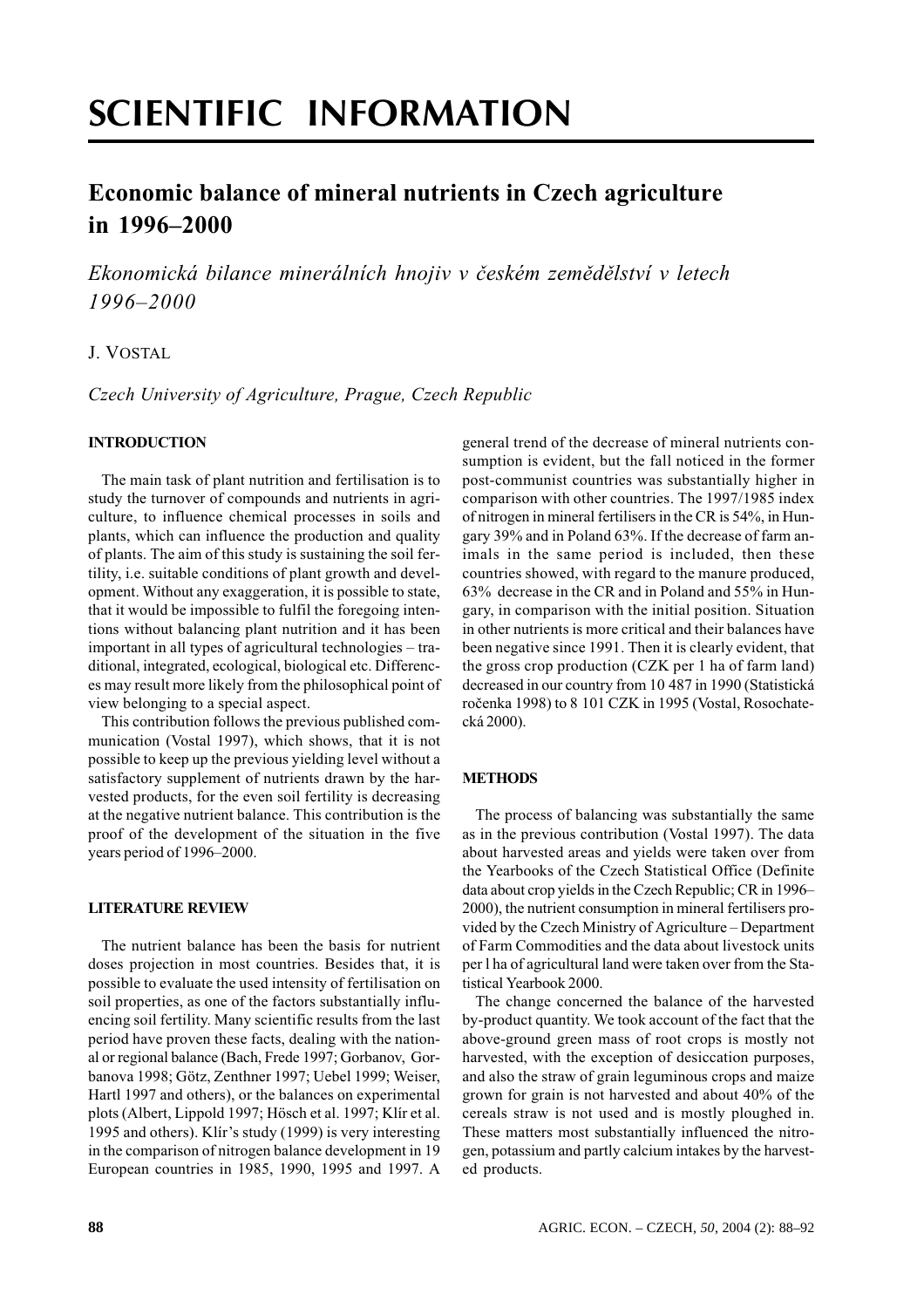# **RESULTS AND DISCUSSION**

The development of economic balance is given in Table 1. It informs about the partial items in the individual years of the period 1996–2000 and it mentions also the previous evaluation cycles. As orientation data, it is necessary to consider the data about the quantity of mineral fertilisers concerning magnesium and calcium. At the

Table 1. Economic nutrient balance kg per ha of agricultural land in CR in 1996-2000

| Nutrient                                 | Period/Year | Mineral-<br>fertilizers | Manure<br>fertilizers | Symbiotic<br>N fixation | Output<br>by harvest | <b>Balance</b> xx<br>$\pm$ |
|------------------------------------------|-------------|-------------------------|-----------------------|-------------------------|----------------------|----------------------------|
| Nitrogen (N)                             | 1986-1990   | 95.0                    | 40.5                  | 24.9                    | 120.5                | $+39.9$                    |
|                                          | 1991-1995   | 49.3                    | 29.9                  | 15.8                    | 105.2                | $-10.2$                    |
|                                          | 1996        | 61.3                    | 25.3                  | 17.6                    | 94.5                 | $+9.7$                     |
|                                          | 1997        | 55.1                    | 23.9                  | 16.4                    | 91.7                 | $+3.7$                     |
|                                          | 1998        | 53.3                    | 23.5                  | 13.9                    | 86.5                 | $+4.2$                     |
|                                          | 1999        | 51.1                    | 22.3                  | 13.8                    | 89.8                 | $-2.6$                     |
|                                          | 2000        | 58.9                    | 21.3                  | 13.8                    | 84.1                 | $+9.9$                     |
|                                          | 1996-2000   | 55.9                    | 23.3                  | 15.1                    | 89.3                 | $+5.0$                     |
| Phosphorus (P)                           | 1986-1990   | 28.8                    | 10.6                  |                         | 21.6                 | $+17.8$                    |
|                                          | 1991-1995   | 5.3                     | 7.8                   |                         | 19.2                 | $-6.0$                     |
|                                          | 1996        | 5.1                     | 6.6                   |                         | 16.6                 | $-4.9$                     |
|                                          | 1997        | 5.1                     | 6.2                   |                         | 16.0                 | $-4.7$                     |
|                                          | 1998        | 5.5                     | 6.1                   |                         | 15.3                 | $-3.7$                     |
|                                          | 1999        | 3.8                     | 5.8                   |                         | 15.9                 | $-6.3$                     |
|                                          | 2000        | 4.7                     | 5.5                   |                         | 14.9                 | $-4.7$                     |
|                                          | 1996-2000   | 4.8                     | 6.0                   |                         | 15.7                 | $-4.9$                     |
| Potassium (K)                            | 1986-1990   | 52.7                    | 51.1                  |                         | 95.2                 | $+8.6$                     |
|                                          | 1991-1995   | $8.8\,$                 | 32.8                  |                         | 84.0                 | $-42.4$                    |
|                                          | 1996        | 6.6                     | 27.9                  |                         | 66.6                 | $-32.1$                    |
|                                          | 1997        | 8.4                     | 26.3                  |                         | 56.2                 | $-21.5$                    |
|                                          | 1998        | 6.1                     | 25.9                  |                         | 58.6                 | $-26.6$                    |
|                                          | 1999        | 4.9                     | 24.5                  |                         | 60.6                 | $-31.2$                    |
|                                          | $2000\,$    | 5.1                     | 23.5                  |                         | 56.0                 | $-27.4$                    |
|                                          | 1996-2000   | 6.2                     | 25.6                  |                         | 59.6                 | $-27.8$                    |
| Magnesium <sup><math>x</math></sup> (Mg) | 1986-1990   | 21.1                    | 7.3                   |                         | 14.5                 | $+13.9$                    |
|                                          | 1991-1995   | 2.4                     | 5.4                   |                         | 12.3                 | $-4.5$                     |
|                                          | 1996        | 2.1                     | 4.6                   |                         | 9.4                  | $-2.7$                     |
|                                          | 1997        | 1.6                     | 4.3                   |                         | 8.9                  | $-3.0$                     |
|                                          | 1998        | 1.5                     | 4.2                   |                         | 8.2                  | $-2.5$                     |
|                                          | 1999        | 1.5                     | 4.0                   |                         | 8.5                  | $-3.0$                     |
|                                          | $2000\,$    | 1.5                     | $3.8\,$               |                         | $8.1\,$              | $-2.8$                     |
|                                          | 1996-2000   | 1.6                     | 4.2                   |                         | 8.6                  | $-2.8$                     |
| Calcium <sup>x</sup> (Ca)                | 1986-1990   | 231.7                   | 25.8                  |                         | 27.8                 |                            |
|                                          | 1991-1995   | 33.2                    | 19.0                  |                         | 24.4                 |                            |
|                                          | 1996        | 34.0                    | 16.2                  |                         | 22.1                 |                            |
|                                          | 1997        | 25.0                    | 15.3                  |                         | 20.2                 |                            |
|                                          | 1998        | 25.0                    | 15.1                  |                         | 18.9                 |                            |
|                                          | 1999        | 25.0                    | 14.3                  |                         | 19.4                 |                            |
|                                          | 2000        | 25.0                    | 13.6                  |                         | 17.8                 |                            |
|                                          | 1996-2000   | 27.0                    | 14.9                  |                         | 19.7                 |                            |

<sup>x</sup> just the quantity given in calcium fertilizers

xx gross balance without further passive items, mainly losses (especially N denitrification) and therefore N consumption should be by 20-25 kg/ha higher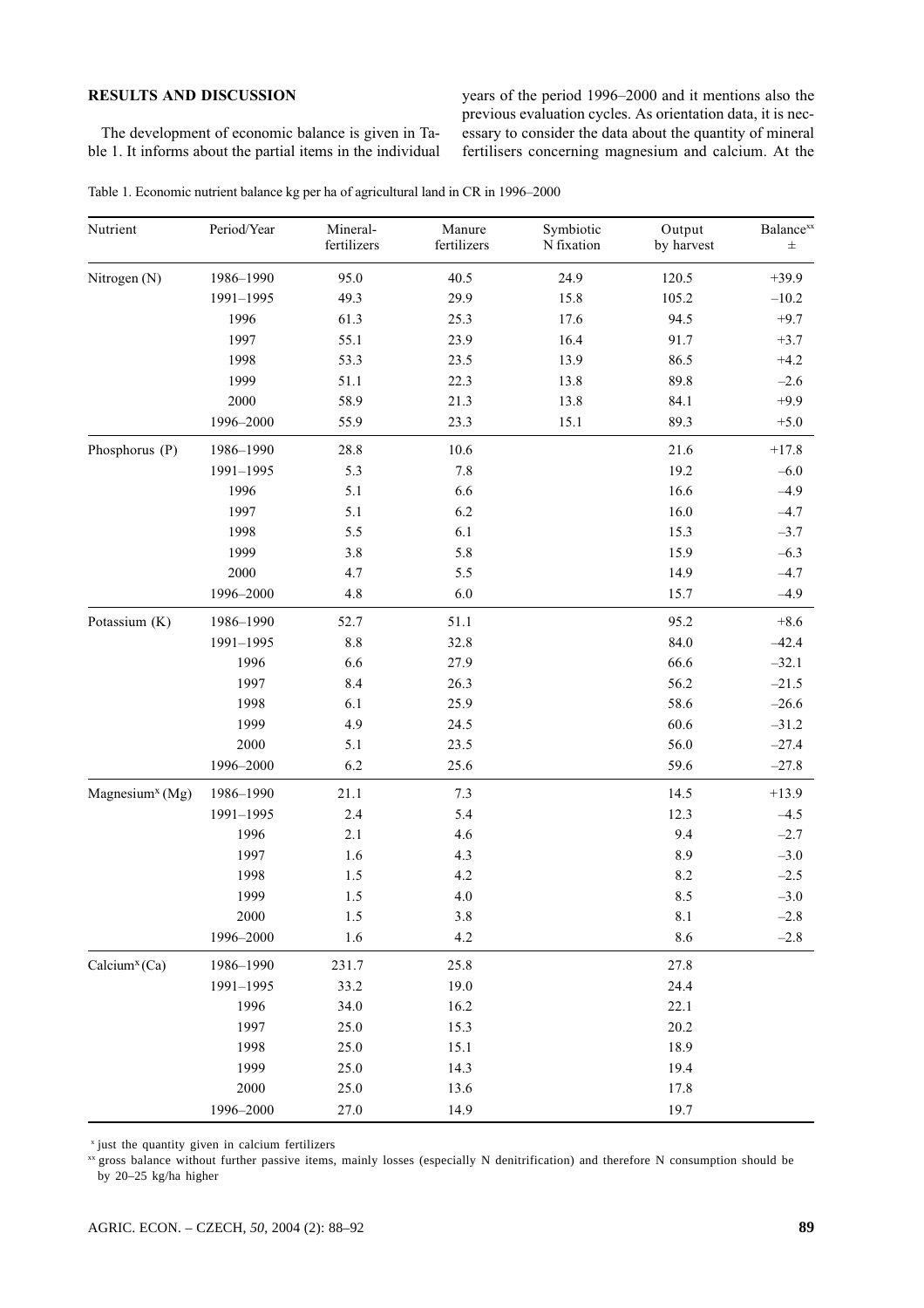present time, the quantity of consumed magnesium fertilisers is not studied as well as the assortment of the used fertilisers. In calcium fertilisers, only the quantity of calcium matter used in agricultural production has been studied on the government level. Therefore, the data concerning these two nutrients need to be considered as not very accurate.

| Crops                        | <b>Yield 1990</b> |           | Sown area |           | Yields per ha |  |  |
|------------------------------|-------------------|-----------|-----------|-----------|---------------|--|--|
|                              | $(t$ per ha)      | 1991-1995 | 1996-2000 | 1991-1995 | 1996-2000     |  |  |
| Cereals (total) – grain      | 5.46              | 98.0      | 99.8      | 78.2      | 75.3          |  |  |
| Leguminous crops             | 2.71              | 137.6     | 88.4      | 89.7      | 85.7          |  |  |
| Potatoes                     | 16.06             | 88.0      | 67.9      | 114.9     | 127.6         |  |  |
| Technical sugar beet         | 35.03             | 90.4      | 67.3      | 106.3     | 127.1         |  |  |
| Winter rapeseed              | 2.90              | 166.0     | 264.7     | 83.9      | 87.0          |  |  |
| Maize for mass and ensilage. | 27.62             | 78.7      | 63.8      | 111.8     | 119.7         |  |  |
| Perennial fodder crops (hay) | 9.04              | 101.9     | 89.6      | 82.8      | 68.7          |  |  |
| Meadows (hay)                | 4.89              | 115.0     | 132.1     | 76.8      | 68.1          |  |  |
| Pastures (hay)               | 3.28              | 109.5     | 125.4     | 93.5      | 71.7          |  |  |

Table 2. Development of crop and yield structure in the CR (1990 =  $100\%$ )

Table 3. Categories of AST on arable land and PGS in the CR in 1990/1992-1993/1998 and their development (%)

|                   |                            | % of category representation |             |         |                  |           |         |  |
|-------------------|----------------------------|------------------------------|-------------|---------|------------------|-----------|---------|--|
| Item <sup>2</sup> | Category                   |                              | arable land |         | PGS <sup>1</sup> |           |         |  |
|                   |                            | 1990-1992                    | 1993-1998   | $\pm$   | 1990-1992        | 1993-1998 | $\pm$   |  |
| pH/KCl            | till 4.5                   | 1.2                          | 2.0         | $+0.8$  | 6.8              | 25.6      | $+18.8$ |  |
|                   | $4.6 - 5.0$                | 4.2                          | 5.6         | $+1.4$  | 10.7             | 25.3      | $+14.6$ |  |
|                   | $5.1 - 5.5$                | 14.6                         | 19.3        | $+4.7$  | 14.6             | 19.3      | $+4.7$  |  |
|                   | $5.6 - 6.5$                | 36.6                         | 41.4        | $+4.8$  | 37.5             | 18.6      | $-18.9$ |  |
|                   | above 6.6                  | 48.3                         | 39.5        | $-8.8$  | 30.3             | 11.1      | $-19.2$ |  |
| mgP/kg            | $VN - very low$            | 2.2                          | 7.0         | $+6.8$  | 22.5             | 19.7      | $-2.8$  |  |
|                   | $-$ low<br>N               | 10.4                         | 17.6        | $+7.2$  | 18.2             | 14.2      | $-4.0$  |  |
|                   | $VH - suitable$            | 39.4                         | 32.0        | $-7.4$  | 15.8             | 13.4      | $-2.4$  |  |
|                   | $-\text{good}$<br>D        | 14.2                         | 20.5        | $+6.3$  | 10.3             | 19.3      | $+9.0$  |  |
|                   | V<br>$-\mathrm{high}$      | 28.6                         | 12.3        | $-16.3$ | 21.7             | 12.2      | $-9.5$  |  |
|                   | - very high<br>VV.         | 5.2                          | 10.6        | $+5.4$  | 11.5             | 21.2      | $+9.7$  |  |
| mg K/kg           | $VN - very low$            | 0.9                          | 1.9         | $+1.0$  | 4.9              | 9.6       | $+4.7$  |  |
|                   | $-$ low<br>N               | 7.8                          | 12.0        | $+4.2$  | 17.6             | 21.0      | $+3.4$  |  |
|                   | $VH - suitable$            | 29.2                         | 34.2        | $+5.2$  | 23.9             | 24.2      | $+0.3$  |  |
|                   | D<br>$-\text{good}$        | 36.3                         | 32.9        | $-3.4$  | 21.6             | 19.1      | $-2.5$  |  |
|                   | V<br>$-\mathrm{high}$      | 17.6                         | 12.0        | $-5.6$  | 16.2             | 13.4      | $-2.8$  |  |
|                   | <b>VV</b><br>$-$ very high | 8.2                          | 7.0         | $-1.2$  | 15.8             | 12.7      | $-3.1$  |  |
| mg Mg/kg          | $VN - very low$            | 0.7                          | 4.4         | $+3.7$  | 0.7              | 3.4       | $+2.7$  |  |
|                   | N<br>$-$ low               | 6.3                          | 20.0        | $+15.7$ | 4.5              | 7.4       | $+2.9$  |  |
|                   | $VH - suitable$            | 28.2                         | 29.3        | $+1.1$  | 19.4             | 17.0      | $-2.4$  |  |
|                   | D<br>$-\text{good}$        | 33.8                         | 24.0        | $-9.8$  | 30.9             | 18.8      | $-12.1$ |  |
|                   | V<br>$-\mathrm{high}$      | 17.8                         | 12.9        | $-4.9$  | 23.3             | 23.9      | 0.6     |  |
|                   | $-$ very high<br>VV –      | 13.2                         | 9.4         | $-3.8$  | 21.2             | 29.5      | 8.3     |  |

 $1$  = Perennial grass stands (meadows and pastures)

 $2$  = Mehlich II method, in cycle 1990–1992, 467 124 samples of farm soil and in the period 1993–1998, 308 663 samples were analysed

Source: Výsledky agrochemického zkoušení půd (1993, 2000 – revised)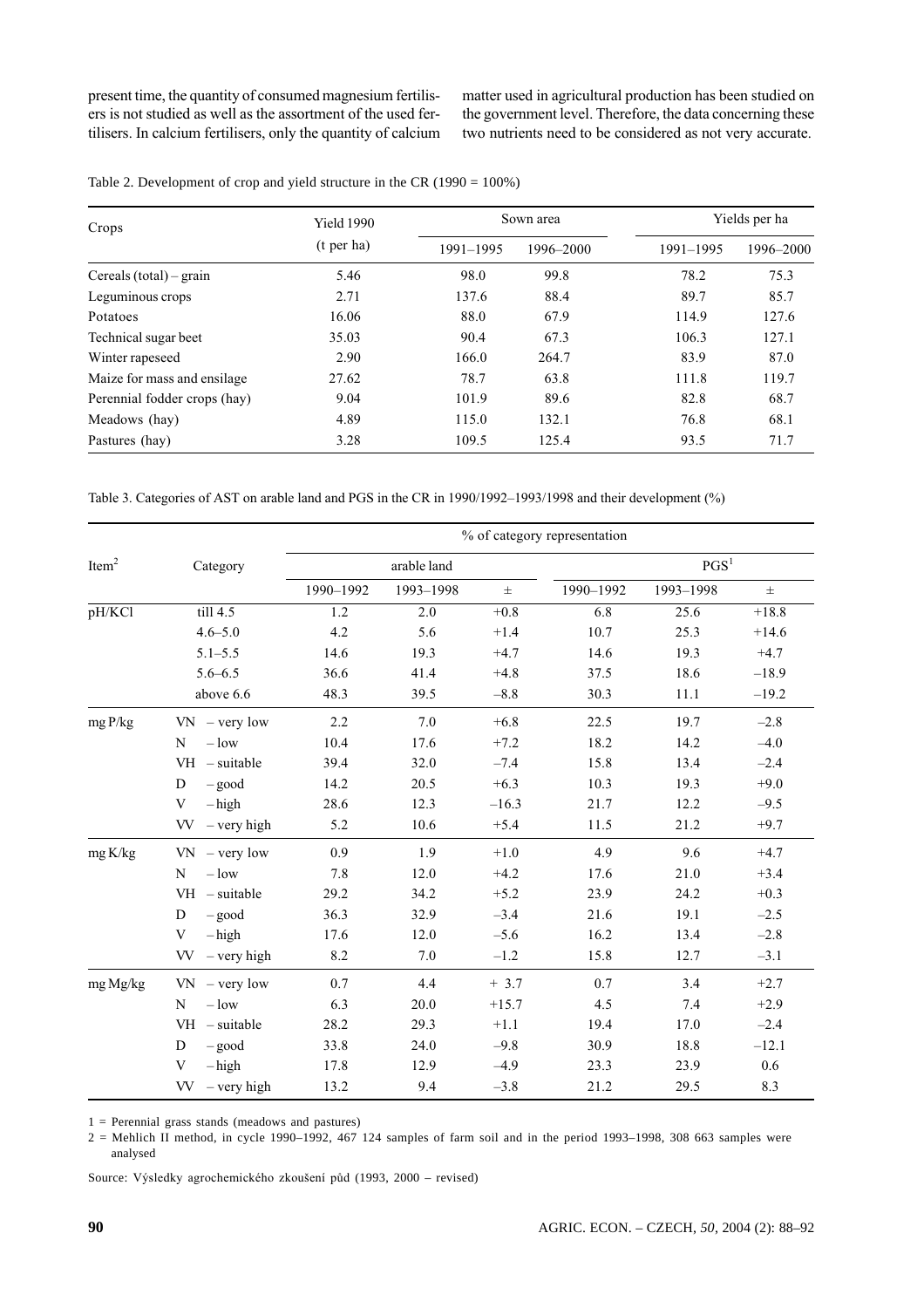| Cycle     | Mean values in $CR$ – arable land |        |         | Mean values in $CR - PGS$ |        |        |        |          |
|-----------|-----------------------------------|--------|---------|---------------------------|--------|--------|--------|----------|
|           | pH/KCl                            | mgP/kg | mg K/kg | mg Mg/kg                  | pH/KCl | mgP/kg | mgK/kg | mg Mg/kg |
| 1990-1992 | 6.4                               | 84     | 251     | 167                       | 5.9    | 58     | 194    | 199      |
| 1993-1998 | 6.3                               | 80     | 225     | 166                       | 5.8    | 57     | 172    | 202      |
|           | $-0.1$                            | $-4$   | $-26$   | $-1$                      | $-0.1$ | $-1$   | $-22$  | $+3$     |

Table 4. Mean values of the AST on arable land at PGS in the CR in period 1990–1992/1993–1998

From the survey, it is evident, that the consumption of nitrogen fertilisers slightly increased after the lapse of five years (from 49.3 in the cycle 1991–1995 to 55.9 kg), but the mean consumption of phosphorus and potassium fertilises continually decreased (substantial annual variation was observed). The decrease in the number of farm animals has been continuing and it causes a lower production of all observed nutrients. According to the data of the CSO (Statistická ročenka 2000), the number of livestock units (LU) per one hectare of agricultural land decreased from 0.51 in 1996 to 0.43 in 2000. As a consequence of the decrease in bred animals, the acreage of leguminous and clover crops decreased too (Table 2). A low care given to their production technologies reflects also in the yields of these crops.

Economic balance of phosphorus, potassium and obviously magnesium and calcium has been negative since the beginning of the 90ies. Intensity of fertilisation is low, biological potential of crops has been insufficiently exploited and the crops suitable for the market conditions have been predominantly fertilised. The question is very often in the extensive growth of gross production with an effort for a minimum of growing costs accompanied by the nutrient consumption from the soil reserve.

Table 3 shows that the level of fertilisation is closely connected with the Agrochemical Soil Test (AST), as a very important yielding character. Differences are visible between the fertile soil and perennial grasslands. Thanks to the limited consumption of mineral fertilisers and decreased supply of soil nutrients, the quota of soils in the categories of low and very low reserves in arable land increased by 14% in phosphorus, 5.2% in potassium and 19.4% in magnesium. Accordingly, with the exception of phosphorus reserves, the situation is similar in meadows and pastures. Due to the limited consumption of calcium fertilisers, an increased share appeared of the soils with the pH lower than 5.0. In arable land, the part of the soils with the pH content lower than 5.0 increased up to 33.4%. Table 4 practically proves that the agrochemical soil properties are growing worse in the CR as a whole. The available phosphorus and potassium main soil reserves are also decreasing.

#### **CONCLUSION**

Economic nutrient balance, including the quantity supplied by mineral and organic fertilisers in assets, increased in nitrogen by the symbiotic N from leguminous crops and in liabilities quantity exported by crop yields. In 1996–2000, the balance of nitrogen was slightly positive (in average  $+5.0$  kg per year) and it was negative in phosphorus, potassium and magnesium in the whole five vears period (in P-4.9 kg, in K-27.8 kg and in Mg-2.8 kg as the mean value). The balance of calcium is not absolute, because it does not include the items of so-called maintenance liming, which have a great influence on the balance.

Compared with the previous period (1991–1995), the quantity of nutrients supplied in organic fertilizers decreased (at about  $22\%$ ), as a consequence of the decreased numbers of farm animals, mainly of livestock. The portion of leguminous crops decreased as well as the vields of these crops and therefore the quantity of symbiotic nitrogen went down. It was less than 9.6% in the compared period. It is evident that the level of assets is substantially influenced by the consumption of nutrients in mineral fertilizers. Regarding nitrogen, it was in average 55.9 kg, which by was by 6.6 kg N/ha/year more compared with the period 1991–1995, but the consumption of potassium and phosphorus fertilizers went down in comparison with the previous cycle (in P to 4.8 and in K to  $6.2 \text{ kg}$ ). It caused the decrease in phosphorus by 9.4% and by 10.4% in potassium. Compared with the previous period, the nutrient consumption decreased by harvests because the samplings of by-products were quantified in a different way. We took into consideration the fact that the above-ground green mass of root crops is usually not harvested and the straw of leguminous grain crops is not harvested for the reason of desiccation. The straw of oilseed crops and maize grown for grain is also not harvested and about 40% of the cereals straw is not exploited (it is mainly ploughed in). Taking into consideration the described realities and reached yields in the individual years, the consumption of nitrogen decreased by 15.1%, 18.2% in phosphorus, 29.1% in potassium and 30.1% in magnesium. We should mention that the consumption of mineral fertilisers is only for orientation, in connection with the final balance in magnesium and calcium, because at their quantification, we considered only the consumption of calcium fertilisers in wares (calcium substrates), but no assortment structure and species representation of the individual used fertilisers was at disposal for a precise calculation.

The structure of the grown crops and yields substantially changed in 1996–2000 compared to the previous five